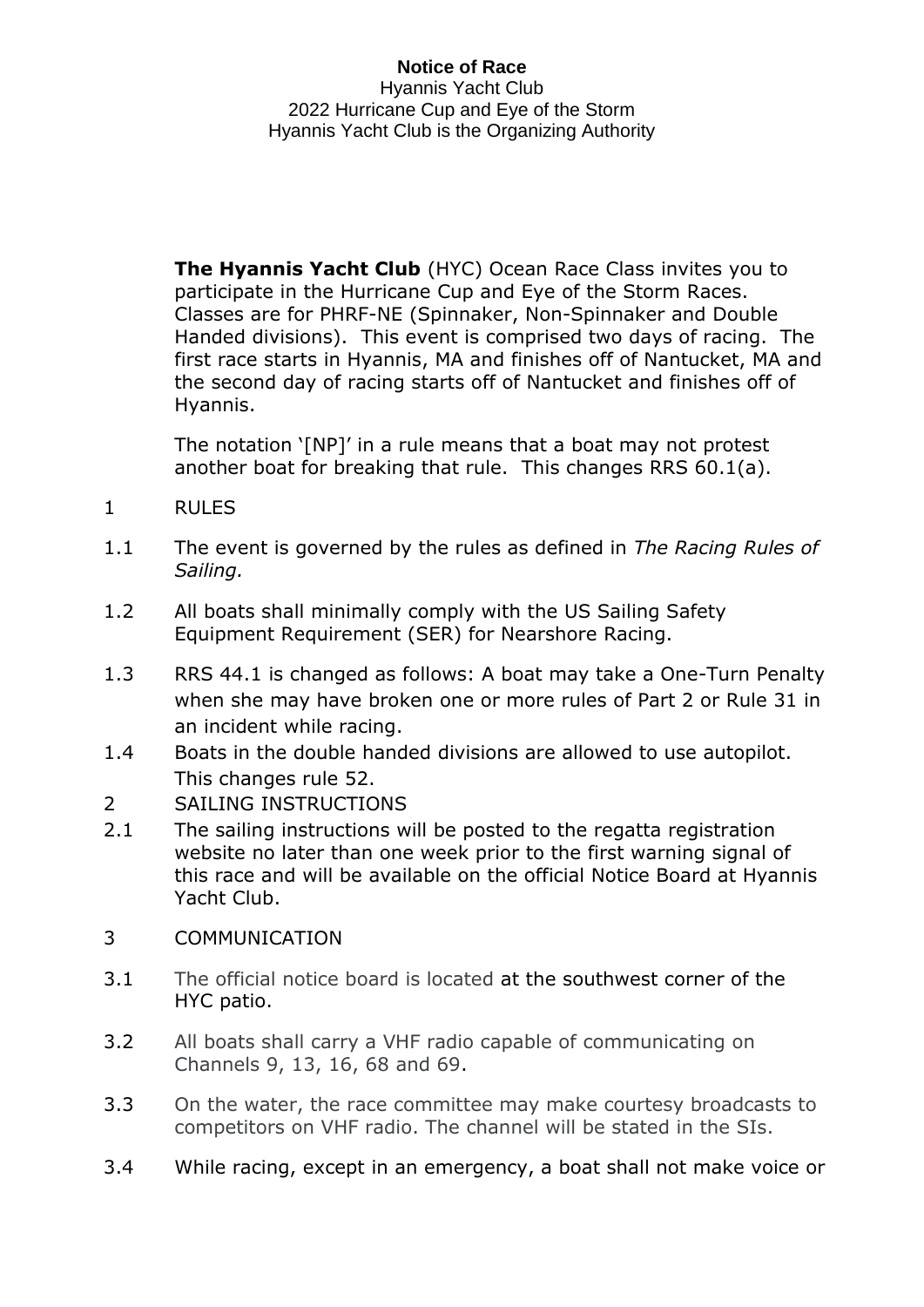data transmissions and shall not receive voice or data communication that is not available to all boats.

- 4 ELIGIBILITY AND ENTRY
- 4.1 All skippers shall be current members of US Sailing.
- 4.2 The event is open to all mono hull boats 24 feet or longer (LOA) with a current valid PHRF New England certificate.
- 4.3 Classes are defined as follows:

| Class A - Spinnaker                        | <b>PHRF</b>         |                              |
|--------------------------------------------|---------------------|------------------------------|
| Class $B - Double Handed$<br>Spinnaker     | <b>PHRF</b><br>-DH  |                              |
| Class C - Non-Spinnaker                    | <b>PHRF</b>         | <b>Based on Registration</b> |
| Class D - Non-Spinnaker                    | <b>PHRF</b>         | <b>Based on Registration</b> |
| Class $E - Double Handed$<br>Non-Spinnaker | <b>PHRF</b><br>- DH |                              |
| Class F - Classic Yacht                    | <b>PHRF</b>         | <b>Based on Registration</b> |

- 4.4 A minimum of two boats must be registered to create a class.
- 4.5 A skipper's meeting may be held prior to the race. All skippers will be informed of a skipper's meeting via the email supplied at registration no later than 48 hours prior to the skipper's meeting.
- 4.6 Boats may enter the event by registering online at Regatta Network prior to 9/10/22.
- 4.7 To be considered an entry in the event, a boat shall complete all registration requirements and pay all fees.
- 4.8 Late entries will incur a fee of \$20. No entries will be accepted within 24 hours of the first warning signal.
- 5 FEES
- 5.1 The entry fee for this event will be \$70.
- 6 SAFETY
- 6.1 It shall be the sole and inescapable responsibility of the owner and master of each boat to declare that she is seaworthy in hull, rig and gear and that she is properly equipped and competently manned and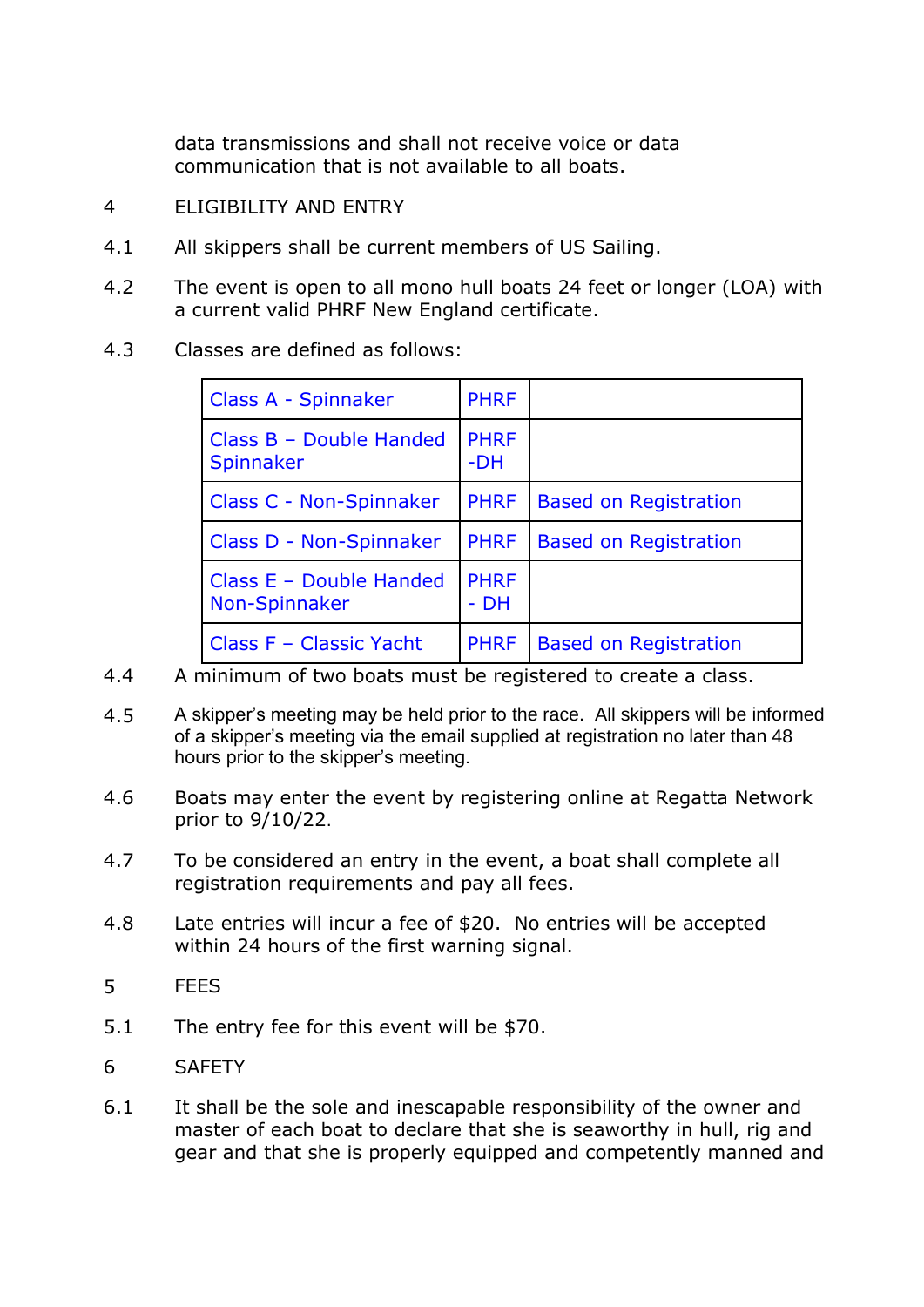sailed.

# 7 ADVERTISING AND PHOTOGRAPHY

7.1 By participating in this race or series, each competitor grants to the organizing authority and its members the right in perpetuity to make, use and show and to license any other person to so make, show and use, from time to time at their discretion, any photographs, sound recordings, motion pictures and live, taped or filmed television or other productions of them or their property made during the period of the series.

## 8 SCHEDULE

8.1 Dates of racing:

| Date      | Race                | Class | Warning signal |
|-----------|---------------------|-------|----------------|
| 9/17/2022 | Hurricane<br>Cup    | ALL   | 0930 hrs       |
| 9/18/2022 | Eye of the<br>Storm | ALL   | 1000 hrs       |

## 9 EQUIPMENT INSPECTION

- 9.1 Boats may be inspected at any time to determine compliance with any rule.
- 10 VENUE
- 10.1 Racing shall take place in the waters of Nantucket Sound.
- 10.2 Post-race activities will take place on Nantucket in a format to be determined.

## 11 COURSES

- 11.1 The course for Hurricane Cup will use government marks to create a course starting off Hyannis and ending off of Nantucket.
- 11.2 The course for Eye of the Storm will use government marks to create a course starting off of Nantucket and ending at government mark #17 mid sound.
- 12 SCORING
- 12.1 The scoring system is as follows: Low Point System using time on distance.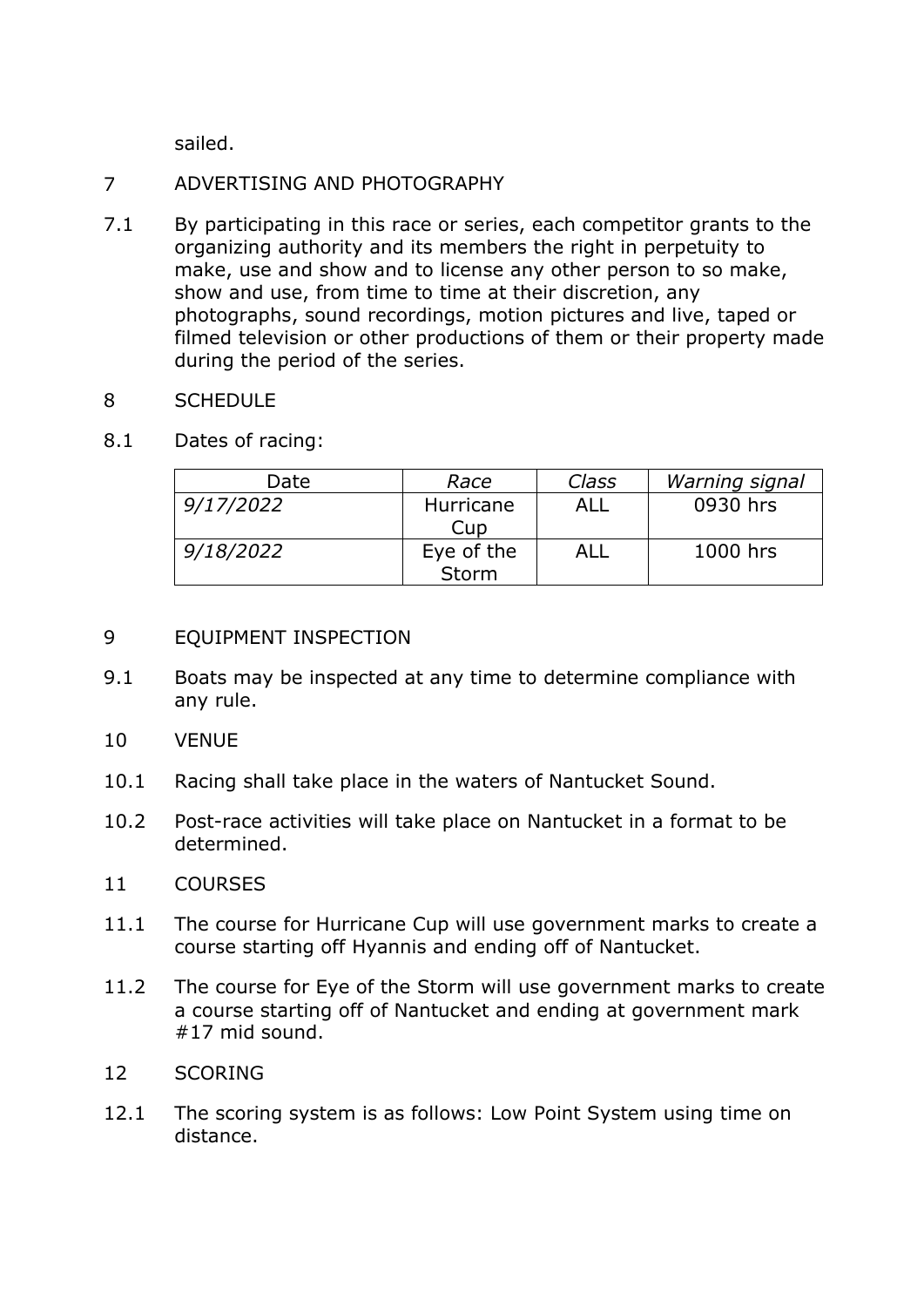#### 13 BERTHING

- 13.1 Moorings and slips can be available for rent at Hyannis Yacht Club by contacting the steward's office at 508-778-6100
- 13.2 Slips in Nantucket can be rented from Nantucket Boat Basin. Reservations must be made on your own. Reserve early.

<https://www.nantucketboatbasin.com/reservations>

#### 14 RISK STATEMENT

- 14.1 RRS 3 states: 'The responsibility for a boat's decision to participate in a race or to continue to race is hers alone.' By participating in this event each competitor agrees and acknowledges that sailing is a potentially dangerous activity with inherent risks. These risks include strong winds and rough seas, sudden changes in weather, failure of equipment, boat handling errors, poor seamanship by other boats, loss of balance on an unstable platform and fatigue resulting in increased risk of injury. **Inherent in the sport of sailing is the risk of permanent, catastrophic injury or death by drowning, trauma, hypothermia or other causes.**
- 15 SCHEDULE OF EVENTS
- 15.1 9/17/2022

Harbor Start – 0825hrs

First Warning Signal – 0930hrs

Post Race Event – TBD

9/18/2022

Harbor Start – 0855hrs

First Warning Signal – 1000hrs

- 16 PRIZES
- 16.1 Prizes will be given as follows: As described in the Sailing Instructions.
- 17 FURTHER INFORMATION